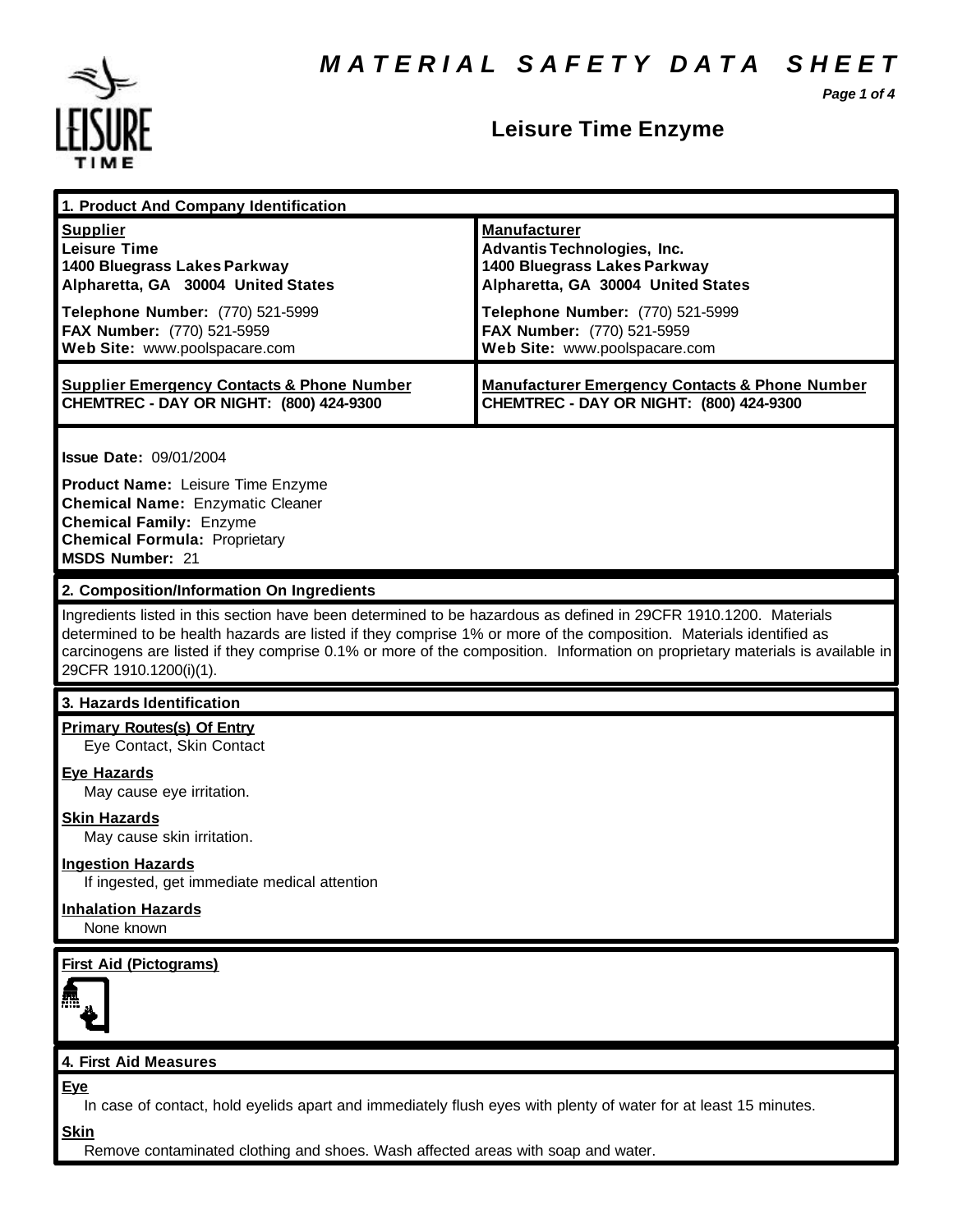## *M A T E R I A L S A F E T Y D A T A S H E E T Page 2 of 4*

### **Leisure Time Enzyme**

# **4. First Aid Measures - Continued Ingestion** DO NOT INDUCE VOMITING. Drink large amounts of water. Contact a physician or poison control. **Inhalation** No known hazard **Fire Fighting (Pictograms) 5. Fire Fighting Measures Flash Point:** n/a °F **Extinguishing Media** Use the appropriate extinguishing media for the surrounding fire. **Fire Fighting Instructions** Firefighters should wear self-contained breathing apparatus and full protective gear. **6. Accidental Release Measures** Clean up spill immediately. Contain and/or absorb spill with inert material (e.g. sand, vermiculite). **7. Handling And Storage Handling And Storage Precautions** Keep out of reach of children. Store material in a cool and dry place. **Storage Precautions** Keep out of reach of children. Store in a cool dry place. **Work/Hygienic Practices** Use safe chemical handling procedures suitable for the hazards presented by this material. **Protective Clothing (Pictograms) 8. Exposure Controls/Personal Protection Engineering Controls** Local exhaust acceptable. Special exhaust not required **Eye/Face Protection** Safety glasses with side shields or goggles. **Skin Protection** Chemical-resistant gloves. **Respiratory Protection** None normally required.

#### **9. Physical And Chemical Properties**

**Appearance**

Clear yellow liquid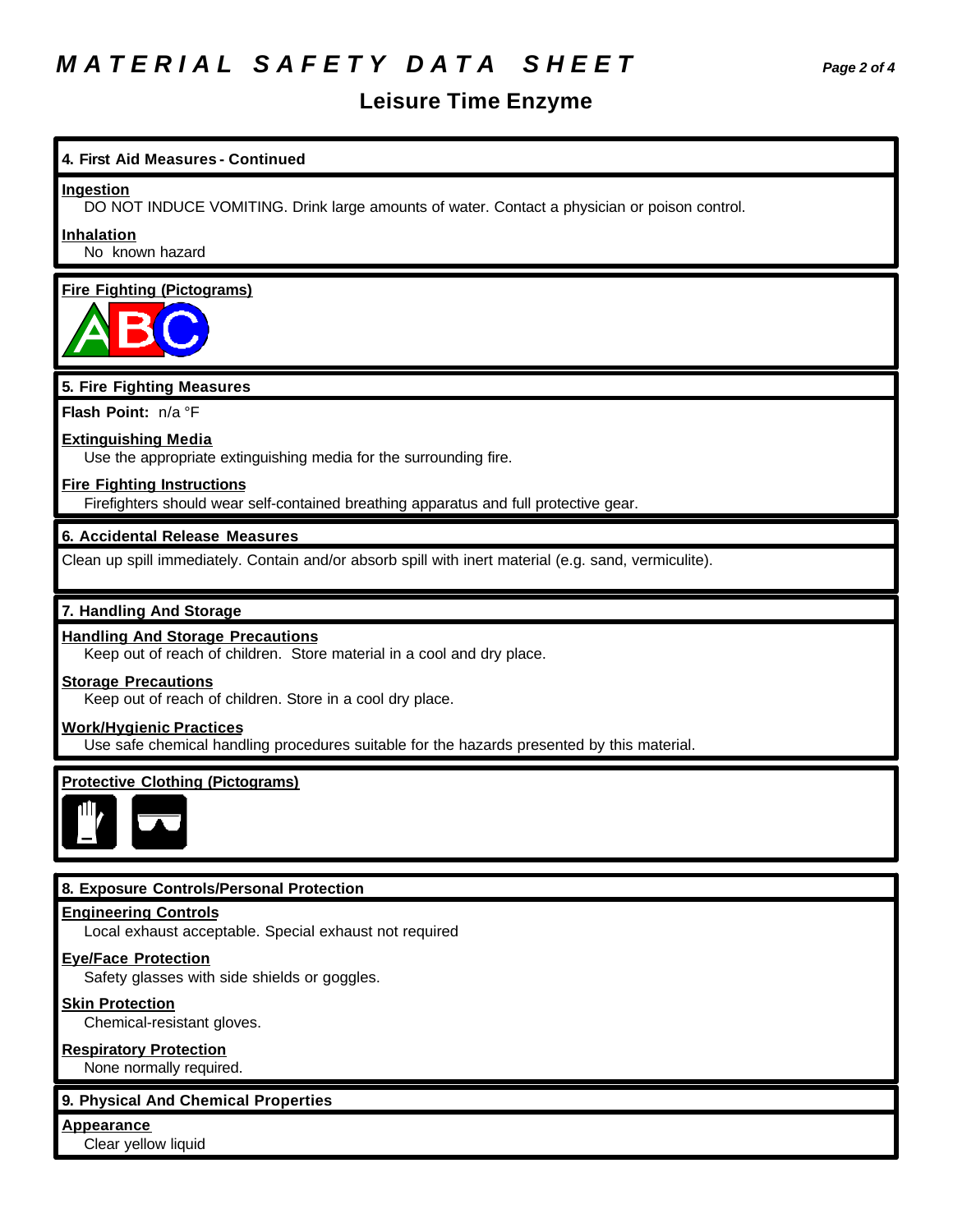## **Leisure Time Enzyme**

| 9. Physical And Chemical Properties - Continued                                                                                                                                                                                                                                                                                          |
|------------------------------------------------------------------------------------------------------------------------------------------------------------------------------------------------------------------------------------------------------------------------------------------------------------------------------------------|
| Odor<br>Floral                                                                                                                                                                                                                                                                                                                           |
| <b>Chemical Type: Mixture</b><br><b>Physical State: Liquid</b><br>Melting Point: NOT DETERMINED °F<br>Boiling Point: 212 °F<br>Specific Gravity: 0.99-1.1<br><b>Percent Volitales: Nil</b><br>Packing Density: NOT DETERMINED<br>Vapor Pressure: NOT DETERMINED<br>Vapor Density: >AIR<br>pH Factor: 6-8<br>Solubility: SOLUBLE IN WATER |
| 10. Stability And Reactivity                                                                                                                                                                                                                                                                                                             |
| <b>Stability: Stable</b><br>Hazardous Polymerization: Will not occur                                                                                                                                                                                                                                                                     |
| <b>Conditions To Avoid (Stability)</b><br>None Known                                                                                                                                                                                                                                                                                     |
| <b>Incompatible Materials</b><br>None known                                                                                                                                                                                                                                                                                              |
|                                                                                                                                                                                                                                                                                                                                          |
| 11. Toxicological Information<br>No Data Available                                                                                                                                                                                                                                                                                       |
| 12. Ecological Information                                                                                                                                                                                                                                                                                                               |
| No Data Available                                                                                                                                                                                                                                                                                                                        |
| 13. Disposal Considerations                                                                                                                                                                                                                                                                                                              |
| Dispose in accordance with applicable federal, state and local government regulations.                                                                                                                                                                                                                                                   |
| 14. Transport Information                                                                                                                                                                                                                                                                                                                |
| <b>Proper Shipping Name</b><br><b>NON REGULATED</b>                                                                                                                                                                                                                                                                                      |
| <b>Hazard Class</b><br><b>NON REGULATED</b>                                                                                                                                                                                                                                                                                              |
| <b>DOT Identification Number</b><br><b>NONE</b>                                                                                                                                                                                                                                                                                          |
| <b>DOT Shipping Label</b><br><b>NOT ASSIGNED</b>                                                                                                                                                                                                                                                                                         |
| 15. Regulatory Information                                                                                                                                                                                                                                                                                                               |